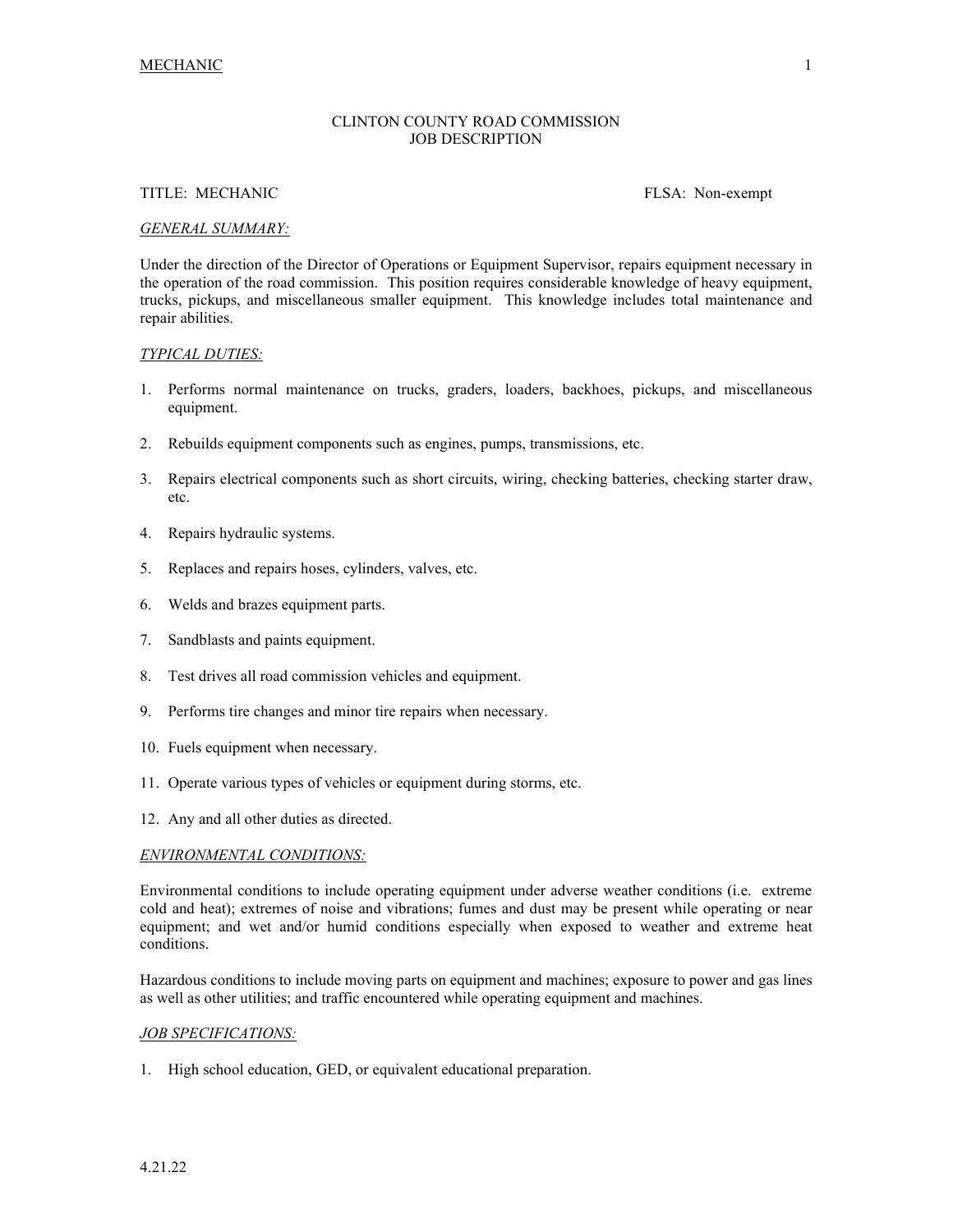- 2. A commercial drivers license (C.D.L.) class A with an 'N' endorsement as required by law and the Clinton County Road Commission Commercial Drivers' License Policy.
- 3. Must provide hand tools including: box end and open end wrenches, crew drivers, sockets, ratchets, punches, chisels, pliers, hammers, etc.
- 4. Must have sufficient tools to perform normal maintenance of trucks, graders, loaders, backhoes, pickups, and miscellaneous equipment.
- 5. Must have knowledge in rebuilding equipment components.
- 6. Must have knowledge of electrical systems on equipment.
- 7. Must have knowledge of hydraulic systems.
- 8. Must have ability to weld, braze, and fabricate.
- 9. Must have ability to sandblast and paint equipment.
- 10. Must have ability to perform tire changes and minor tire repairs.
- 11. Must have knowledge of diesel engines.
- 12. Must be able to complete an accurate daily Clinton County Road Commission time card, map, and work progress report.

#### *PHYSICAL REQUIREMENTS:*

- 1. Must be able to ask questions of foreman, listen and follow directions.
- 2. Must be able to communicate verbally with co-workers and the public courteously.
- 3. Must be able to read and understand shop repair cards.
- 4. Must be able to coordinate use of hands and eyes in the repair of equipment.
- 5. Must be able to stand upright, walk, bend at the waist, and twist/rotate at the waist.
- 6. Must be able to use hands and fingers to grasp/manipulate tools and equipment on a continual basis.
- 7. Must be able to lift 100 pounds up to 3 feet high while twisting, bending, etc. for up to 15 seconds.

*NOTE:* The above description has been developed based on the guidelines as defined by the Americans with Disabilities Act (1990). Typical duties were identified through on-site analysis and confirmation from the employer. This description is intended to indicate the kinds of tasks and levels of work difficulty that will be required of positions that will be given this title and shall not be construed as declaring what the specific duties and responsibilities of any particular position shall be. It is not intended to limit or in any way modify the right of any supervisor to assign, direct, and control the work of employees under his/her supervision. The use of a particular expression or illustration describing duties shall not be held to exclude other duties not mentioned that are of similar kind or level of difficulty.